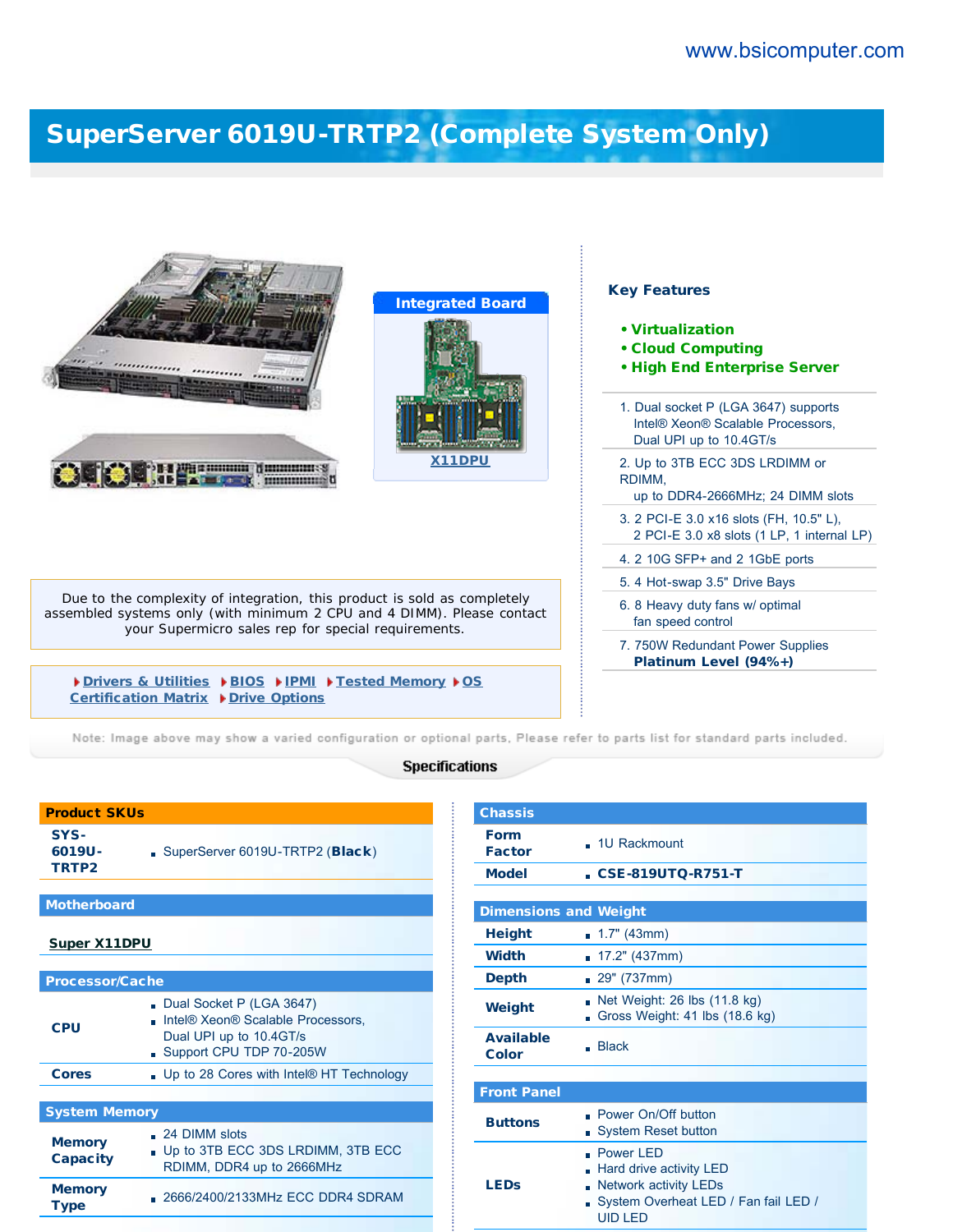| <b>On-Board Devices</b>               |                                                                                                                                           |  |  |
|---------------------------------------|-------------------------------------------------------------------------------------------------------------------------------------------|--|--|
| <b>Chipset</b>                        | $\blacksquare$ Intel® C621 chipset                                                                                                        |  |  |
| <b>SATA</b>                           | SATA3 (6Gbps); RAID 0, 1, 5, 10                                                                                                           |  |  |
| <b>Network</b><br>Connectivity        | 2 10G SFP+ ports and 2 1GbE ports via<br>AOC-URN2-I4GXS-O (Intel X710-AM2<br>and Intel i350-AM2)                                          |  |  |
| IPMI                                  | Support for Intelligent Platform<br>Management Interface v.2.0<br>IPMI 2.0 with virtual media over LAN and<br><b>KVM-over-LAN support</b> |  |  |
| <b>Graphics</b>                       | $\blacksquare$ ASPEED AST2500 BMC                                                                                                         |  |  |
|                                       |                                                                                                                                           |  |  |
| Input / Output                        |                                                                                                                                           |  |  |
| <b>SATA</b>                           | $\blacksquare$ 4 SATA3 (6Gbps) ports                                                                                                      |  |  |
| LAN                                   | $210G$ SFP+ ports<br>2 RJ45 Gigabit Ethernet ports<br>1 RJ45 Dedicated IPMI LAN port                                                      |  |  |
| <b>USB</b>                            | 3 USB 3.0 ports (2 rear, 1 Type A)                                                                                                        |  |  |
| <b>Video</b>                          | 2 VGA ports (1 rear, 1 onboard)                                                                                                           |  |  |
| <b>Serial Port</b>                    | ■ 1 Serial header                                                                                                                         |  |  |
| <b>DOM</b>                            | 2 SATA DOM (Disk on Module) support<br>with embedded power                                                                                |  |  |
| <b>System BIOS</b>                    |                                                                                                                                           |  |  |
| <b>BIOS Type</b>                      | $\blacksquare$ AMI 32Mb SPI Flash ROM                                                                                                     |  |  |
| <b>Management</b>                     |                                                                                                                                           |  |  |
| <b>Software</b>                       | Intel® Node Manager<br>$\blacksquare$ IPMI 2.0<br>KVM with dedicated LAN<br>$\blacksquare$ NMI<br>SSM, SPM, SUM<br>SuperDoctor® 5         |  |  |
| <b>Power</b><br><b>Configurations</b> | <b>ACPI Power Management</b>                                                                                                              |  |  |
| <b>PC Health Monitoring</b>           |                                                                                                                                           |  |  |
| <b>CPU</b>                            | Monitors for CPU Cores, Chipset<br>Voltages, Memory.<br>4+1 Phase-switching voltage regulator                                             |  |  |
| <b>FAN</b>                            | Fans with tachometer monitoring<br>Status monitor for speed control                                                                       |  |  |
|                                       | - Pulse Width Modulated (PWM) fan<br>connectors                                                                                           |  |  |

| <b>Expansion Slots</b>        |                                                                                                                                                                                                                                                                 |  |  |
|-------------------------------|-----------------------------------------------------------------------------------------------------------------------------------------------------------------------------------------------------------------------------------------------------------------|--|--|
|                               | 2 PCI-E 3.0 x16 (Full-height, 10.5" L)<br>2 PCI-E 3.0 x8 (1 LP, 1 internal LP)                                                                                                                                                                                  |  |  |
| PCI-<br><b>Express</b>        | (Both CPUs need to be installed for<br>full access to PCI-E slots and<br>onboard controllers. See manual<br>block diagram and AOC Support for<br>details.)                                                                                                      |  |  |
| <b>Drive Bays</b>             |                                                                                                                                                                                                                                                                 |  |  |
| Hot-swap                      | 4 Hot-swap 3.5" drive bays<br>4 SATA3 (optional SAS3 via AOC)                                                                                                                                                                                                   |  |  |
| <b>System Cooling</b>         |                                                                                                                                                                                                                                                                 |  |  |
| Fans                          | B Heavy duty fans with optimal fan speed<br>control                                                                                                                                                                                                             |  |  |
| <b>Air Shroud</b>             | 1 Air Shroud                                                                                                                                                                                                                                                    |  |  |
|                               |                                                                                                                                                                                                                                                                 |  |  |
| <b>Power Supply</b>           |                                                                                                                                                                                                                                                                 |  |  |
|                               | 750W Redundant AC-DC Power Supplies, +12V/+12Vsb output                                                                                                                                                                                                         |  |  |
| <b>AC Input</b>               | 100-127Vac, 50-60Hz<br>m.<br>200-240Vac, 50-60Hz                                                                                                                                                                                                                |  |  |
| $+12V$                        | Max: 62.5A & Min: 0A (100Vac-127Vac)<br>Max: 62.5A & Min: 0A (200Vac-240Vac)                                                                                                                                                                                    |  |  |
| <b>12V SB</b>                 | Max: 2.1A<br>Min: OA                                                                                                                                                                                                                                            |  |  |
| <b>Certification</b>          | <b>Platinum Level</b><br>[ Test Report ]                                                                                                                                                                                                                        |  |  |
|                               |                                                                                                                                                                                                                                                                 |  |  |
| <b>Operating Environment</b>  |                                                                                                                                                                                                                                                                 |  |  |
| <b>RoHS</b>                   | RoHS Compliant                                                                                                                                                                                                                                                  |  |  |
| <b>Environmental</b><br>Spec. | Operating Temperature:<br>$10^{\circ}$ C ~ 35°C (50°F ~ 95°F)<br>Non-operating Temperature:<br>-40°C to 60°C (-40°F to 140°F)<br>- Operating Relative Humidity:<br>8% to 90% (non-condensing)<br>Non-operating Relative Humidity:<br>5% to 95% (non-condensing) |  |  |
|                               |                                                                                                                                                                                                                                                                 |  |  |